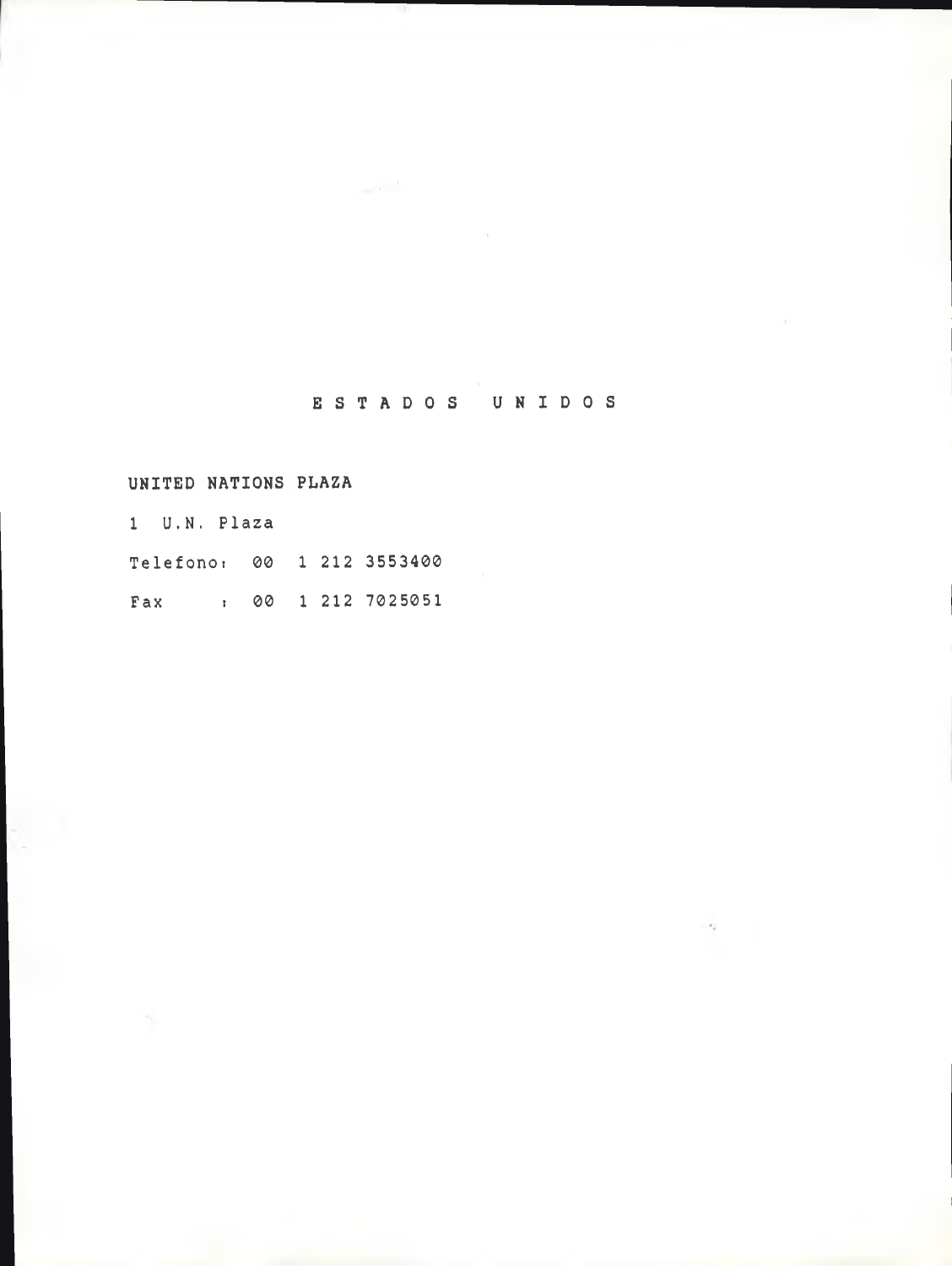### ORGANIZACION DE NACIONES UNIDAS

## PROGRAMA DE LA VISITA DEL EXCELENTISIMO SEGOR PRESIDENTE DE LA FELUBLICA DE CHILE Y SEÑORA DU AYLWIN A LA ORGANIZACION DE NACIONES UNIDAD 26 DE SEPTIEMERE AL 2 DE OCTUURE DE 1990

### MIERCOLES 26 DE SEPTIEMBRE

20:15 HORAN LLEGADA DE S.E. EL PRESIDENTE DE LA REPUBLICA. DON FATPICIO AYLWIN ATOCAR Y COMITIVA AL AEROPUEL TO INTERNACIONAL J.F. LENNEDY

 $HATCAP$  14

# JUEVES 27 DE SEPTIEMBRE

08:00 A 09:30 HORAS DESANNO CONUNCIL ON FOREING RELATIONS

#### INTERVENCIÓN

S.E. EL PRESIDENTE DE LA REPUBLICA ASISIE A UNA REUNION DESAYUNO CON LOS MIEMBROS DEL CONSEJO DE RELACIONES INTERNACIONALES

- HAROLD PRATT HOUSE - SE EAST 68TH STREET

OF:45 A 10:45 HERAS FEUNION DE TRABAJO EN EL HOPEL U.N. PLAZA

11:00 A 12:00 HORAS

ENCUENTRO CON EL COMITE EDITORIAL CEL NEW YORK **TIMES** 



S.E. EL PRESIDENTE DE LA REPUBLICA, SOSTIENE UNA REUNION CON EL COMITE EDITORIAL DEL DIARIO NEW YOR! TIMES

- DIARIO NEW YORK TIMES - 229 WEST 43RD STREET, 10TH FLOOR

ALMUERZD DE AMEPICAS SOCIETZ

S.E. EL FFESIDE TE DE LA RUPUBLICA, DON PATRICIO AYLWIN AZOCAR ALMUERZA CON LOS MILMBROS DE LA SOCIEDAD PANAMERICANA

**IR:15 A 13:30 HORAS**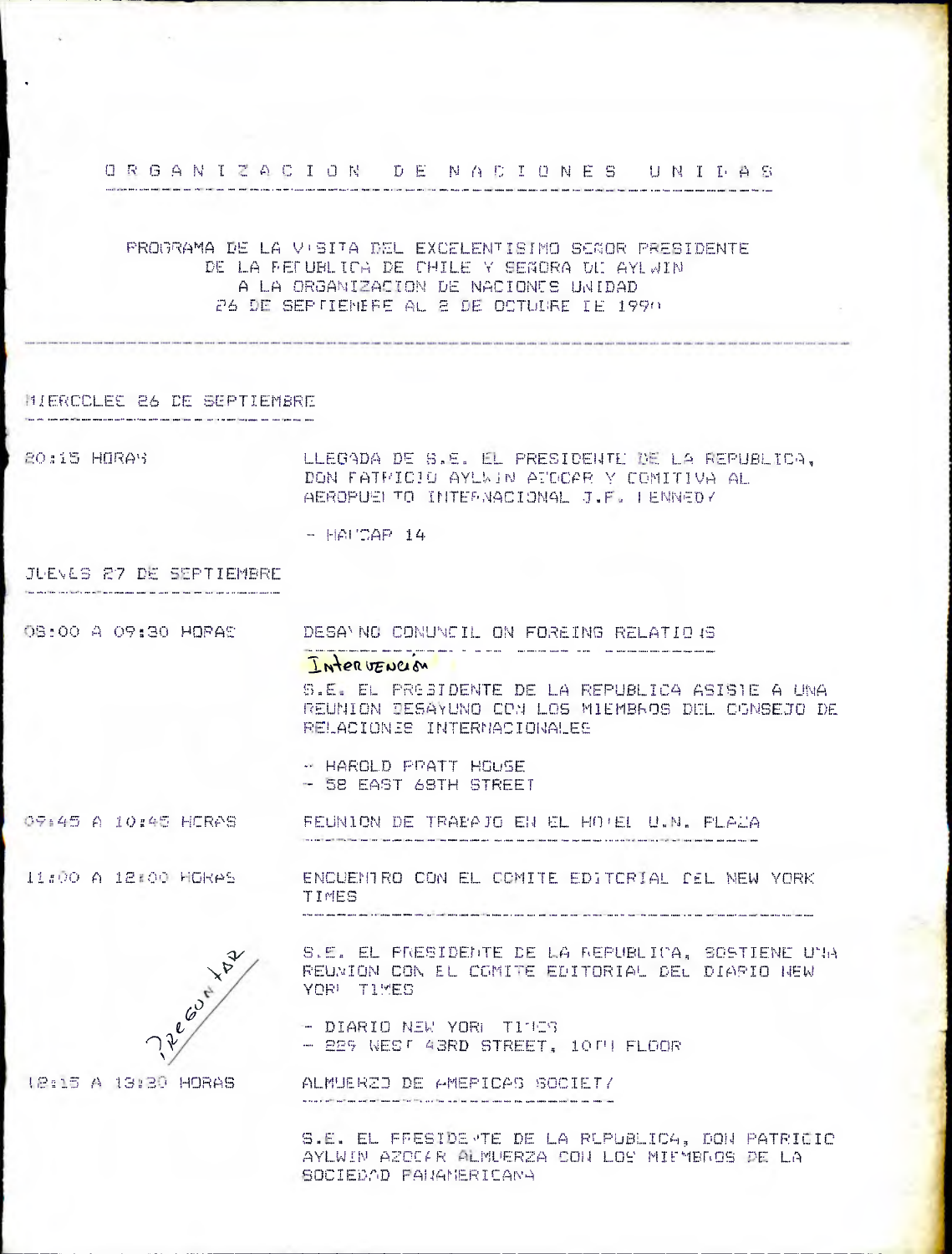TiREAR

- DISCUROS DE S.E. - ENTREGA DE INSIGN) - DE 030 DE LA SOCIEDAD PANAMERICANK.
- HOTEL WALDORF ASTORIA

29:45 A 14:45 HERAS REUNION CON REPFESENTAINES DE EMERESA CON INTERESES EN CHILE, AMERICAS SUCIETY

> S.E. EL PREBIDENTE DE LA REPUBLICA SOSTIENE UNA REUNION CON EUPRESAFIOS CON INTERESES EN CHILE

- HOTEL WALDORF ASTORIA

17:30 A 18:00 HORAS ENTREVISTA CON PRIMER MINISTRO DE SUECIA

> S.E. EL PRESIDENT'. DE LA PEFULLICA SOSTIENE UNA ENTREVISIA LON EL PRIMER MINISTRO DE SUECIA

- SEDE TE NACIONES UNIDAS / Herald

18:00 A 18:30 HORAS ENTREVISTA CON EL SEGRETARIO GENEFAL DE ONU

> S.E. EL PRESIDENTE DE LA REPUBLICA SE FEUNE CON EL SECRETARIO GEMERAL DE NACIONIS UNIDAS, SECUR JAVIER PEREZ DE CUELLAR.

-- SALA GA-200 NACIONES UNIDAS

20:30 A 22:00 H93AS CENA EN RESIDENCIA DEL ENBAJADOR SOMAVIA

> S.E. EL PPESIDENTE DE LA REPUBLICA ASISTE A UNA CENA EN SU HOMOR OF ECIDA FOR EL REPRESENTANTE PEP.1ANENTE DE CHILE ANTE NACIO ES UNIDAS, EXCMO. SINCP DON JUAN SOMAVIA

- RESIDENCIA DEL EMBAJADOR JUAN SOMHVIA

VIERNES 28 DE SEPTIEMBRE

09:45 A 10:15 HORAS



ENTREVISTA CON EL PRIMER MILLISTRO DE NORUEGA

S.E. EL PRESIDENTE DE LA REPUBLICA SOSTIENE UNA ENTREVISTA CON EL PRIMER NINISTRO DE NORUEGA

- SELE DE N'ICIONES UNII AS

10:30 HORAS AFROX.

INTERVE CION EN LA ASAMBLEA GENERAL DE ONU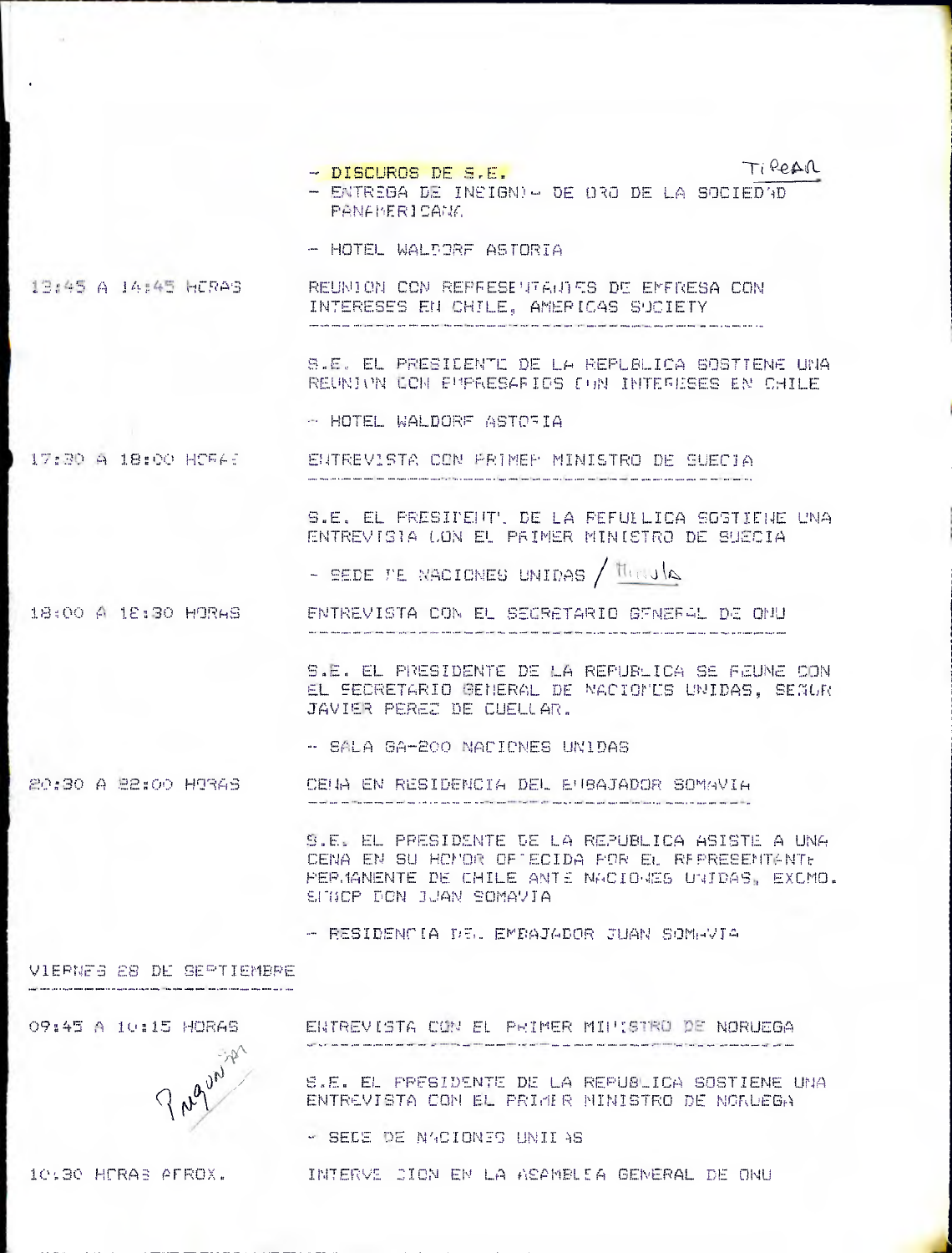|                     | S.E. EL PRESIDENTE DE LA FEFUBLICA, LON PATRICIO<br>AYLVIN AZOCAR INTERVIENE EN LA HSAMPLE GENERAL DE<br>NACIC ES UNIDAS<br>DISCURSO                                                                      |
|---------------------|-----------------------------------------------------------------------------------------------------------------------------------------------------------------------------------------------------------|
|                     | $-$ (SECU UDI ORADOR DE LA MANANA)<br>- SALUIO DELEGARIONES<br>- EVENTUALES CONSULTAR DE PREMBA                                                                                                           |
| 12:15 A 12:45 HORAS | -TRAFLADD HACIA LA UNIYERSIDAD DE COLUMPIA                                                                                                                                                                |
| 12:45 A 13:45 H7RAS | UNIVERSIDAO DE COLUMBIA                                                                                                                                                                                   |
|                     | S.E. EL PRESIDENTE DE LA REPUBLICA RECIDE EL<br>"FRESIDENTIAL CITATION", TITULO PUNDRIFICO<br>ESFECIAL UTORGADO DURANTE EL AÑO ACADELLOO<br>BISWRSO                                                       |
| 17:00 A 17:30 HORAS | ENTREVIETA CON EL PRESIDENTE DE SUPINAME                                                                                                                                                                  |
|                     | S.E. EL PRESIDENTE DE LA REPUPLICA SE ENTREVISTA<br>CON EL FRESIDENTE DE SURINAME                                                                                                                         |
|                     | - HOTEL UNITED NATIONS FLATA                                                                                                                                                                              |
| 17:30 A 18:00 HORAS | ENTREVISTA CON LA PPESIDENTE DE NICARAGUA<br>Who will take belt was first take and your cost one was play was was done and will was lost use you was and will have award and there are not one one of the |
|                     | S.E. EL PRESIDENTE DE LA REPUBLICA SE ENTREVISTA<br>CON LA PRESIDENTE DE NICARAGLA, SENCRA VIOLETA<br>CHAMORRO                                                                                            |
|                     | - HOTEL UNITED NATIONS PLAZA                                                                                                                                                                              |
| 18.00 A 18:30 HORAS | ENTREVISTO CON EL PRESIDENTE DE YLGGSLAVIA                                                                                                                                                                |
|                     | S.E. EL PRESIDENTE DE LA FEPUBLICA SE ENTREVISTA<br>CON EL PRESIDENTE DE YUGOSLAVIA                                                                                                                       |
|                     | - HOTEL UNITED NATIONS PLAZA                                                                                                                                                                              |
| 19:00 A 20:00 HTPAS | ENCUENTRO CON CHILENOS                                                                                                                                                                                    |
|                     | S.E. EL PRESIDENTE DE LA REPUBLICA SE REUNE COM<br>LA COLONIA CHILEMA RESIDENTE EN NUEVA YOR!                                                                                                             |
|                     | - THE NEW YORK HELMSLEY HOTEL                                                                                                                                                                             |

 $-$  E18 EPST 42TH STREET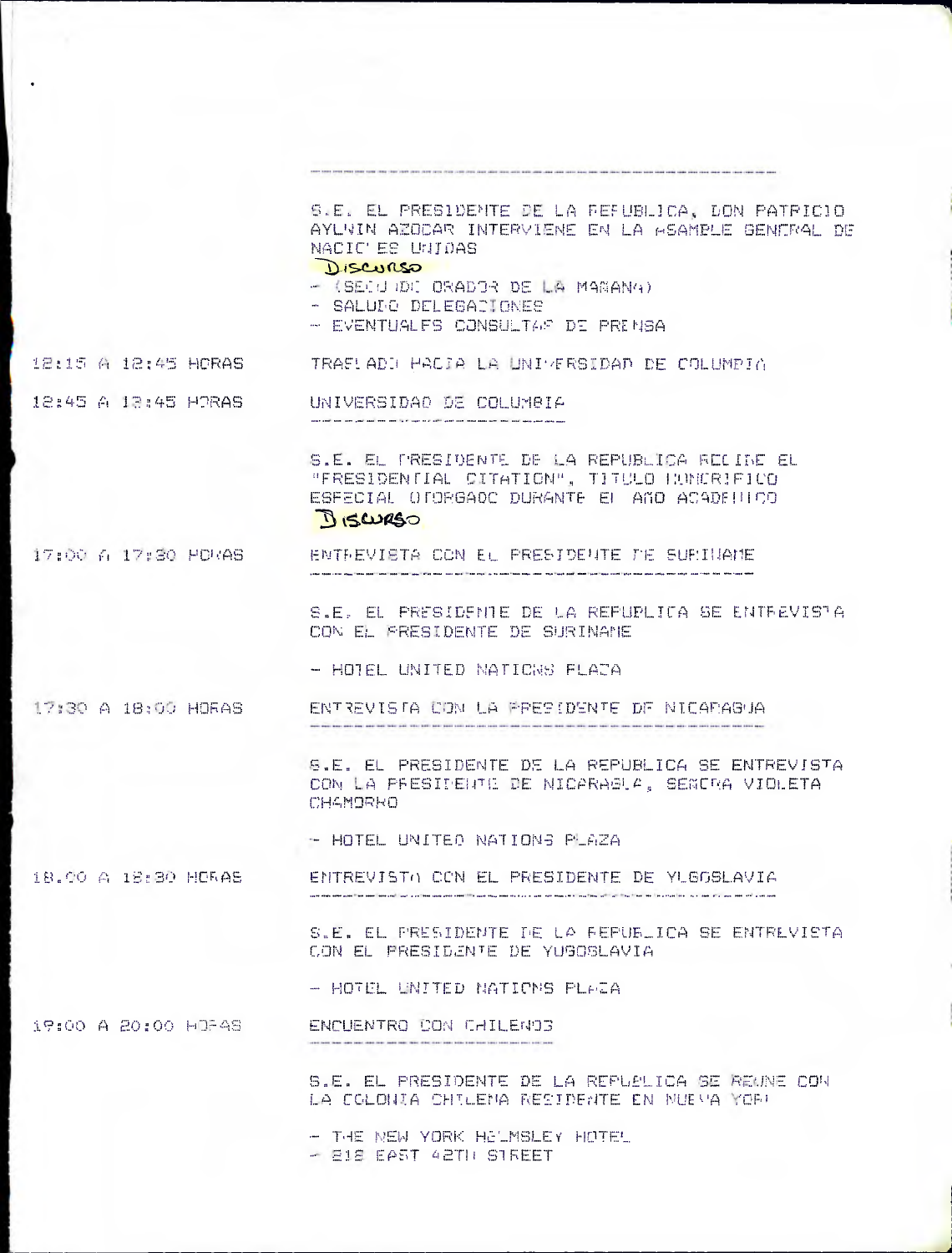20:15 A 22:00 HORAS CENA OFRECID' FOR EL SECRETARIO GENERAL DE ONU and the market of the market of the second contract of the contract of the second contract of the second

> S.E. EI. PRESIDENTE DE LA REPUBLICA ASISTE A UNA CENA DERECIPA POR EL SECRETAFIO GENERAL IF NACIONES UNIDAS, SENOR JAVIER PEREZ DE CUELLA EN HONDR DE LUS JEFES DE ESTADO Y/U COBIERNOS ASISTEMTES A LA ASAMB EN GENERAL DE NACIONES UNITAS

- SEDE DE NACIONES UNIDAS

ED:15 HORAS RECEPCION OFRESIDA POR EMBAJADOR SOMANIA A INTEGRANTES DE COMITIVA OFICIAL

- 117 EAST 57TH STREET, APT. 26 P

SABADO ES DU SEPTIENERE

09:30 HORAS ENTREVISTA CON EX-PRESILE JE DE TANZINIA Y PRESIDENTE DE LA COMISION SUR.

> S.E. EL PREFIDENTE DE LA REFUBLICA SE ENTREVISTA CON EL SEGOR JULIUS NYERERE, PRESIDENTE DE LA CONTSION SLF DE NACIONES UNIDAS

- HOTEL UNITED NATIONS PLAZA

10:00 A 11:00 HCRAS MESA REDONDA CO. LA PREM A INTERNACIONAL

> S.E. EL PRESIDENTE DE LA REFUELICA FARTICIPA EN UNA MESA REDONDA CO I LA PRENSA INTERNACIONAL EN EL MARCO DE LA "CUMBRE MUNDIAL SOBRE LA INFANCIA" DISCURSO ALMUERZO ORN JEFES DE ESTADO LATINOAMERICANOS Y

 $\mathcal{F}/\mathcal{F}$ 

13:00 A 15:00 HORAS

DEL CARIEE 

S.E. EL PRESIDENTE DE LA REPUBLICA DERECE UN ALMUERZO A LOS JEFES DE ESTADO LATINOAMERICANOS Y DEL CARIBE.

Buindis - THE WALDOMF ASTORIA HOTEL

16:45 A 17:15 HORAS ENTEEVISTA CON EL PRESIDENTE DE LA R.F.A

> S.E. EL PRESIDEUTE DE LA REPUBLICA SE ENTREVISTA CON EL PREJIDENTE DE LA FEPUBLICA FEJERAL ALEMANA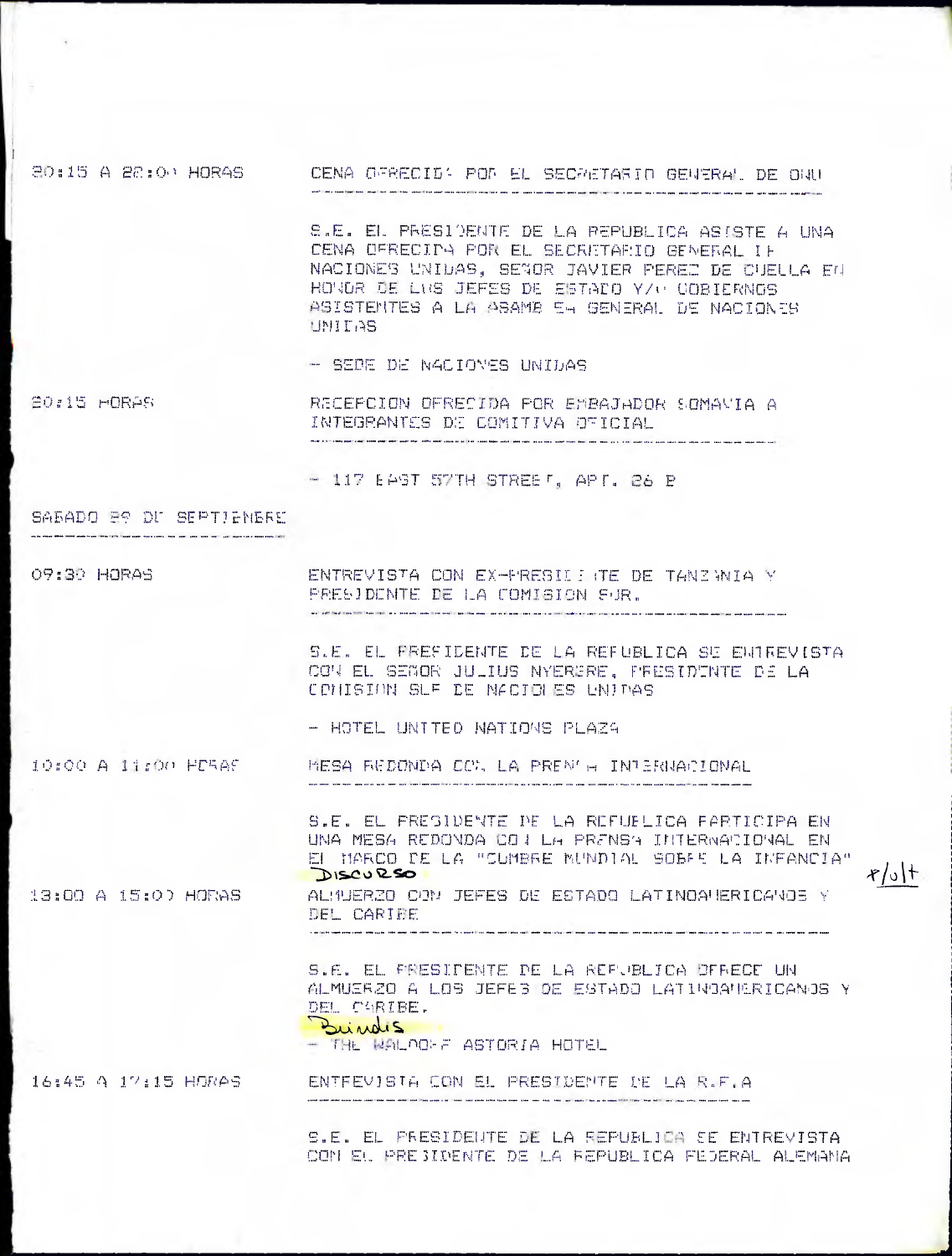- HOTEL FIERRE FIFTH AVE. O/ 61 STREET

17130 HORAS MISA CELEBRADA POR MONSENCP CASAROLI the second concerns the two man to the case of the second contract man and interests and the activities are made in contract man and the

> S.E. EL FRESIDENTE DE LA REPUBLICA ASISTE A UNA MISA CELEBRADA POR MONSEGOR CASAROLI

- IGLESA HOLY FAMILY

18:15 a 19:00 HORAS ENTREVISTA CON SECRETARIO DE ESTADO DEL VATICANO 

> S.E. EL PRESIDENTE DE LA REPUBLICA SE ENTREVISTA CON EL CARDENAL CASAROLI, SECRETARIO DE ESTADO DE EL VATICANO

- IGLESIA HOLY FAMILY

#### 19:30 A 81:30 HORAS CENA PARA LOS JEFES DE ESTADO QUE ASISTEN A LA REUNION CUMBRE MUNDIAL DE LA INFANCIA

- SEDE DE NACIONES UNIDAS

CUMBRE MUNDIAL. SOBRE LA INFANCIA

DOMINGO 30 DE SEPTIEMBRE

.<br>The first construction of the company and the company of the company of the company of the company of the comp

08:20 A 08150 HORAS S.F. EL PRESIDENTE DE LA REPUBLICA SE ENTREVISTA CON EL PRESILENTE DEL GOBIERNO ESPANO, SEMOR FELIPE GONZALEZ

- HOTEL UNITED NATIONS PLAZA

OS: OC. HORAS S.E. EL PRESIDENTE DE LA REPUBLICA INGRESA A LA SEDE IE NACIONES UNIDAS, PARA ACITVIDADES DE LA CUMBRE MUNDIAL SOBRE LA INFANCIA

09:05 HORAS LOS JEFES DE ESTADO ASISTENTES FOSAN PARA UNA FOTOSRAFIA OFICIAL

09130 A 10130 HORAS S.E. EL PRESIDENTE DE LA REPUBLICA ASISTE A LA SESION DE APERTURA DE LA REUNION CUMBSE MUNDIAL DE LA INFANCIA

- SALON DE LA ASAMB EA GENERAL

10:30 HORAS S.E. EL PRESIDENTE DE LA REFJBLICA, ACOMPAMODO DE ciwn MIEMBROS QUE COMPONEN LA DELEGAC ION A LA